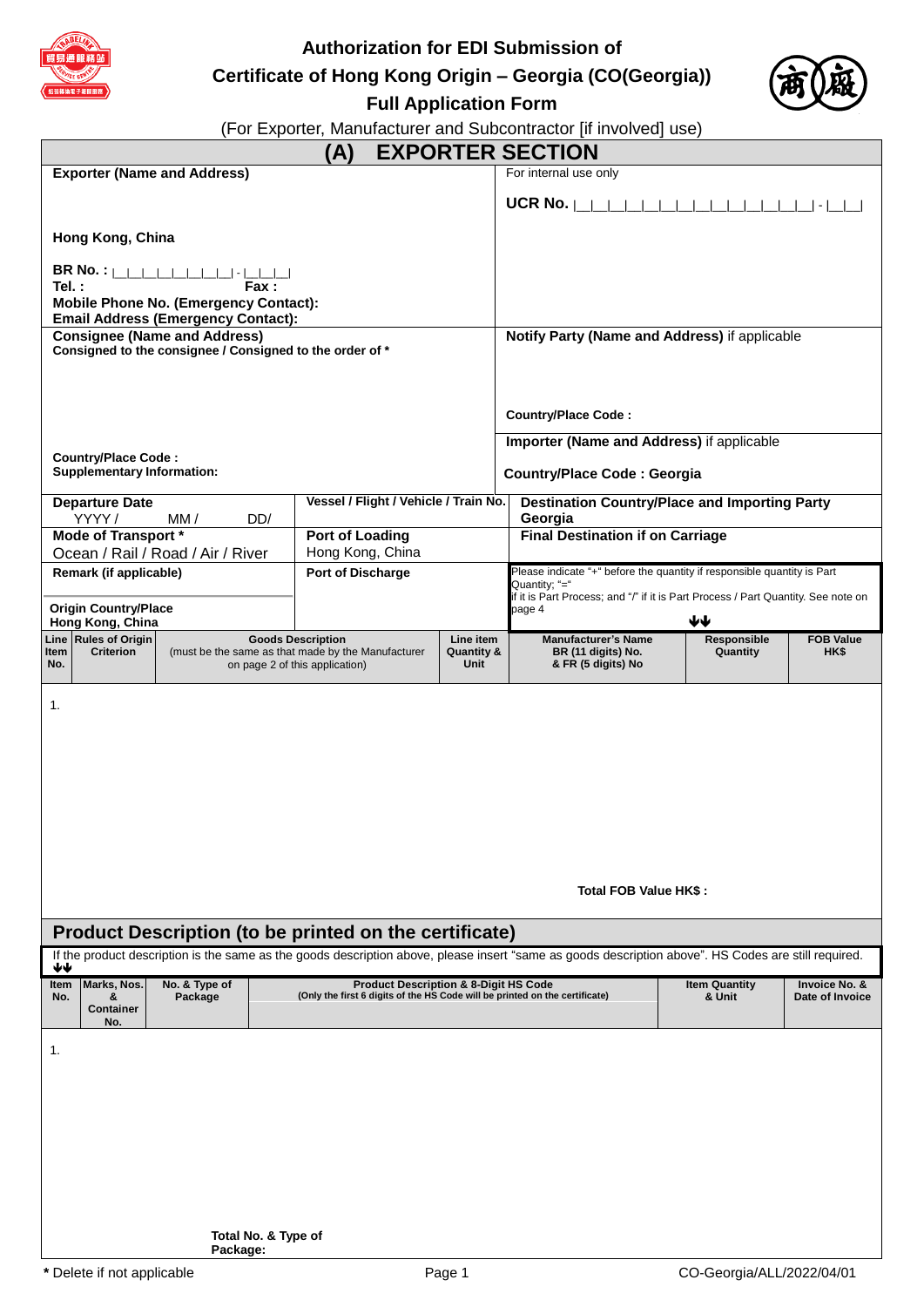| <b>GACO Membership No.</b> (if applicable)                                  |                                                                                                              |  | <b>Issuing Organisation:</b>                                                                                                                             | Certificate to be collected at:                                                                                                                                                                                                                                                                  |
|-----------------------------------------------------------------------------|--------------------------------------------------------------------------------------------------------------|--|----------------------------------------------------------------------------------------------------------------------------------------------------------|--------------------------------------------------------------------------------------------------------------------------------------------------------------------------------------------------------------------------------------------------------------------------------------------------|
|                                                                             | Document Codes: (please specify if the code for 'others' is chosen)                                          |  | Supporting documents must be provided if expeditious processing / retrospective application is required. Supporting                                      |                                                                                                                                                                                                                                                                                                  |
|                                                                             |                                                                                                              |  | Reason Code for Expeditious Processing Request: (please specify if the code for 'Others' is chosen)                                                      |                                                                                                                                                                                                                                                                                                  |
|                                                                             | <b>Exporter's Special Request Code:</b>                                                                      |  |                                                                                                                                                          |                                                                                                                                                                                                                                                                                                  |
| declaration codes are used)                                                 |                                                                                                              |  | Exporter's Special Declaration / Statement, if any: (For providing supplementary text required where necessary, when other                               |                                                                                                                                                                                                                                                                                                  |
| <b>Exporter's Declaration</b>                                               | Standard Declaration: T01, GE, U02 <sup>+</sup>                                                              |  |                                                                                                                                                          |                                                                                                                                                                                                                                                                                                  |
|                                                                             |                                                                                                              |  |                                                                                                                                                          | (Name of Signatory) HKID/Passport No. ____________________________, acting and signing for and on behalf of                                                                                                                                                                                      |
|                                                                             | (Name of the Exporter)                                                                                       |  |                                                                                                                                                          | ________, make the following declarations and authorization:                                                                                                                                                                                                                                     |
| declaration are as above.                                                   | on this form and to receive messages from the Government on behalf of the Exporter.                          |  | I have also read, understood and consent to the Privacy Policy as referred to in the service centre form for Tradelink Services.                         | I declare that I have read and understood the standard declarations and special codes on page 4 of this form and the codes representing my<br>  hereby authorize The Chinese Manufacturers' Association of Hong Kong to send messages to the Government on the basis of the information declared |
|                                                                             | Hong Kong, China                                                                                             |  |                                                                                                                                                          |                                                                                                                                                                                                                                                                                                  |
| Date                                                                        | Place                                                                                                        |  | Signature<br>Warning: The maximum penalty for making a false declaration in an application for the issue of a Certificate of Origin or for the           | <b>Business Chop</b>                                                                                                                                                                                                                                                                             |
|                                                                             | (B)                                                                                                          |  | substitution of goods in respect of a Certificate of Origin is \$500,000 and two years' imprisonment.<br><b>MANUFACTURER &amp; SUBCONTRACTOR SECTION</b> |                                                                                                                                                                                                                                                                                                  |
| <b>Manufacturer Name:</b>                                                   |                                                                                                              |  | (please use additional form if more than 1 manufacturer or subcontractor is involved)<br>Address of Goods Available for Inspection:                      |                                                                                                                                                                                                                                                                                                  |
| Address Code: LILLI<br>BR No.:  _ _ _ _ _ _ _ _ _ - - -<br>$FR$ No.: $\Box$ | Tel:<br>Fax:                                                                                                 |  |                                                                                                                                                          |                                                                                                                                                                                                                                                                                                  |
|                                                                             |                                                                                                              |  | in Hong Kong                                                                                                                                             | Principal Process(es) Done by Manufacturer and Outworker                                                                                                                                                                                                                                         |
| <b>Rules of Origin</b><br>Line<br><b>Criterion</b><br>Item<br>No.           | <b>Goods Description</b><br>(must be the same as that made by the Exporter on page 1<br>of this application) |  | <b>Materials &amp; Components</b><br>of HK Origin                                                                                                        | <b>Materials &amp; Components</b><br>of Other Origin                                                                                                                                                                                                                                             |
| 1.                                                                          |                                                                                                              |  |                                                                                                                                                          |                                                                                                                                                                                                                                                                                                  |
|                                                                             |                                                                                                              |  |                                                                                                                                                          |                                                                                                                                                                                                                                                                                                  |
|                                                                             |                                                                                                              |  |                                                                                                                                                          |                                                                                                                                                                                                                                                                                                  |
|                                                                             |                                                                                                              |  |                                                                                                                                                          |                                                                                                                                                                                                                                                                                                  |
|                                                                             |                                                                                                              |  |                                                                                                                                                          |                                                                                                                                                                                                                                                                                                  |
|                                                                             |                                                                                                              |  |                                                                                                                                                          |                                                                                                                                                                                                                                                                                                  |
|                                                                             |                                                                                                              |  |                                                                                                                                                          |                                                                                                                                                                                                                                                                                                  |
|                                                                             |                                                                                                              |  |                                                                                                                                                          |                                                                                                                                                                                                                                                                                                  |
|                                                                             |                                                                                                              |  |                                                                                                                                                          |                                                                                                                                                                                                                                                                                                  |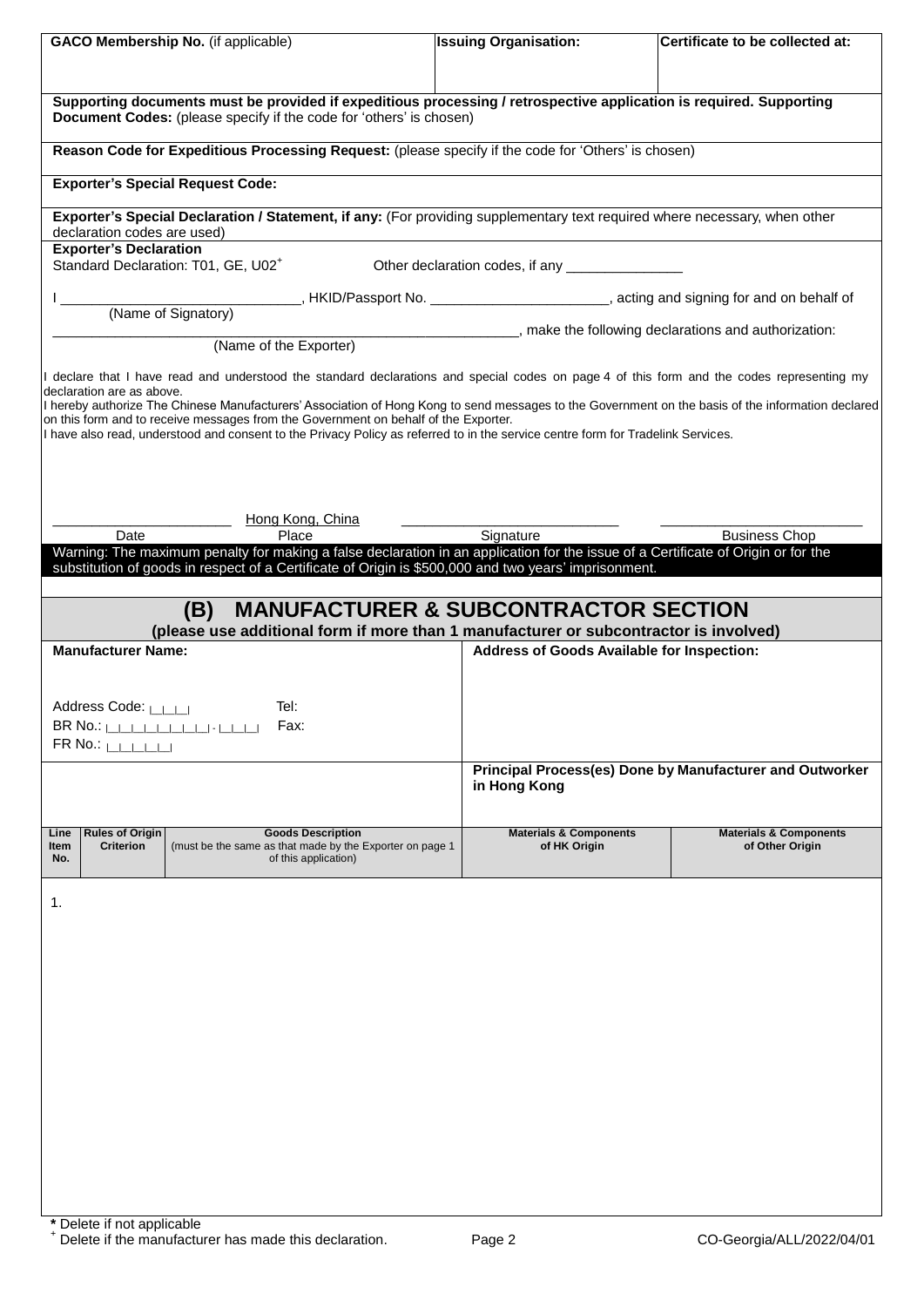| / Part Quantity. See note on page<br>Line Item Quantity &<br><b>Item</b>                                                                                                                                                                                                                                  | ₩<br><b>Responsible Quantity</b>                                                                               | <b>Manufacturer</b>                                                      | <b>Subcontractor</b>                                     | <b>Outworker</b>                          |
|-----------------------------------------------------------------------------------------------------------------------------------------------------------------------------------------------------------------------------------------------------------------------------------------------------------|----------------------------------------------------------------------------------------------------------------|--------------------------------------------------------------------------|----------------------------------------------------------|-------------------------------------------|
| Unit as Declared by<br><b>No</b><br><b>Exporter on page 1</b>                                                                                                                                                                                                                                             | as Declared by<br>Exporter (a)                                                                                 | <b>Responsible</b><br><b>Quantity (b)</b>                                | <b>Responsible</b><br><b>Quantity (c)</b>                | <b>Responsible</b><br><b>Quantity (d)</b> |
| 1.                                                                                                                                                                                                                                                                                                        |                                                                                                                |                                                                          |                                                          |                                           |
|                                                                                                                                                                                                                                                                                                           |                                                                                                                |                                                                          |                                                          |                                           |
|                                                                                                                                                                                                                                                                                                           |                                                                                                                |                                                                          |                                                          |                                           |
|                                                                                                                                                                                                                                                                                                           |                                                                                                                |                                                                          |                                                          |                                           |
|                                                                                                                                                                                                                                                                                                           |                                                                                                                |                                                                          |                                                          |                                           |
|                                                                                                                                                                                                                                                                                                           |                                                                                                                |                                                                          |                                                          |                                           |
|                                                                                                                                                                                                                                                                                                           |                                                                                                                |                                                                          |                                                          |                                           |
|                                                                                                                                                                                                                                                                                                           |                                                                                                                |                                                                          |                                                          |                                           |
|                                                                                                                                                                                                                                                                                                           |                                                                                                                |                                                                          |                                                          |                                           |
| Manufacturer's Special Declaration / Statement, if any                                                                                                                                                                                                                                                    |                                                                                                                |                                                                          |                                                          |                                           |
| (For providing supplementary text required, where necessary, when other declaration codes are used)                                                                                                                                                                                                       |                                                                                                                |                                                                          |                                                          |                                           |
| <b>Manufacturer's Declaration</b>                                                                                                                                                                                                                                                                         |                                                                                                                |                                                                          |                                                          |                                           |
| Standard Declaration: T02, GE, U02 <sup>^</sup>                                                                                                                                                                                                                                                           |                                                                                                                | Other declaration codes, if any ________________                         |                                                          |                                           |
|                                                                                                                                                                                                                                                                                                           |                                                                                                                |                                                                          |                                                          |                                           |
| (Name of Signatory)                                                                                                                                                                                                                                                                                       |                                                                                                                | ____________________, make the following declarations and authorization: |                                                          |                                           |
|                                                                                                                                                                                                                                                                                                           | (Name of the Manufacturer)                                                                                     |                                                                          |                                                          |                                           |
| I declare that I have read and understood the standard declarations and special codes on page 4 of this form and the codes representing my                                                                                                                                                                |                                                                                                                |                                                                          |                                                          |                                           |
| declaration are as above.<br>I hereby authorize The Chinese Manufacturers' Association of Hong Kong to send (and to transform, where necessary) messages to the Government on                                                                                                                             |                                                                                                                |                                                                          |                                                          |                                           |
| the basis of the information declared on this form, and to receive messages from the Government on behalf of the Manufacturer.<br>I have also read, understood and consent to the Privacy Policy as referred to in the service centre form for Tradelink Services.                                        |                                                                                                                |                                                                          |                                                          |                                           |
|                                                                                                                                                                                                                                                                                                           |                                                                                                                |                                                                          |                                                          |                                           |
|                                                                                                                                                                                                                                                                                                           |                                                                                                                |                                                                          |                                                          |                                           |
| Date                                                                                                                                                                                                                                                                                                      | Hong Kong, China<br>Place                                                                                      | Signature                                                                |                                                          | <b>Business Chop</b>                      |
| Note: Manufacturers and subcontractors have to ensure that the persons acting and signing for and on behalf of the manufacturers/subcontractors should be identical to                                                                                                                                    |                                                                                                                |                                                                          |                                                          |                                           |
| the authorized signatories provided to the Trade and Industry Department else applications submitted will be deferred/rejected.<br><b>Subcontractor Name:</b>                                                                                                                                             |                                                                                                                |                                                                          | Principal Process(es) Done by Subcontractor in Hong Kong |                                           |
| Address Code:                                                                                                                                                                                                                                                                                             |                                                                                                                |                                                                          |                                                          |                                           |
|                                                                                                                                                                                                                                                                                                           | LSA No. ________________                                                                                       |                                                                          |                                                          |                                           |
|                                                                                                                                                                                                                                                                                                           |                                                                                                                |                                                                          |                                                          |                                           |
|                                                                                                                                                                                                                                                                                                           |                                                                                                                |                                                                          |                                                          |                                           |
|                                                                                                                                                                                                                                                                                                           | Fax.:                                                                                                          |                                                                          |                                                          |                                           |
| <b>Subcontractor's Declaration</b>                                                                                                                                                                                                                                                                        |                                                                                                                |                                                                          |                                                          |                                           |
| Standard Declaration: T03, GE                                                                                                                                                                                                                                                                             |                                                                                                                | Other declaration codes, if any ________________                         |                                                          |                                           |
|                                                                                                                                                                                                                                                                                                           |                                                                                                                |                                                                          |                                                          |                                           |
| (Name of Signatory)                                                                                                                                                                                                                                                                                       | LACCED AND ASSEMBLE AND ACCEPT AND ACCEPT AND THE MELTIC AND A STRING AND READ ASSEMBLE AT A LACCED AND THE ME |                                                                          |                                                          |                                           |
|                                                                                                                                                                                                                                                                                                           | (Name of the Subcontractor)                                                                                    | _________________, make the following declarations and authorization:    |                                                          |                                           |
|                                                                                                                                                                                                                                                                                                           |                                                                                                                |                                                                          |                                                          |                                           |
| BR No.: ∣<br>FR No.:  <br>Tel.:<br>I declare that I have read and understood the standard declarations and special codes on page 4 of this form and the codes representing my<br>declaration are as above.                                                                                                |                                                                                                                |                                                                          |                                                          |                                           |
| I hereby authorize The Chinese Manufacturers' Association of Hong Kong to transform and send messages to the Government on the basis of the<br>information declared on this form and to receive messages from the Government on behalf of the Subcontractor.                                              |                                                                                                                |                                                                          |                                                          |                                           |
| I have also read, understood and consent to the Privacy Policy as referred to in the service centre form for Tradelink Services.                                                                                                                                                                          |                                                                                                                |                                                                          |                                                          |                                           |
|                                                                                                                                                                                                                                                                                                           |                                                                                                                |                                                                          |                                                          |                                           |
|                                                                                                                                                                                                                                                                                                           |                                                                                                                |                                                                          |                                                          |                                           |
| Date                                                                                                                                                                                                                                                                                                      |                                                                                                                | Signature                                                                | <b>Business Chop</b>                                     |                                           |
| Note: Manufacturers and subcontractors have to ensure that the persons acting and signing for and on behalf of the manufacturers/subcontractors should be identical to<br>the authorized signatories provided to the Trade and Industry Department else applications submitted will be deferred/rejected. |                                                                                                                |                                                                          |                                                          |                                           |

 $\degree$  Delete if the exporter has made this declaration.  $\degree$  Page 3 CO-Georgia/ALL/2022/04/01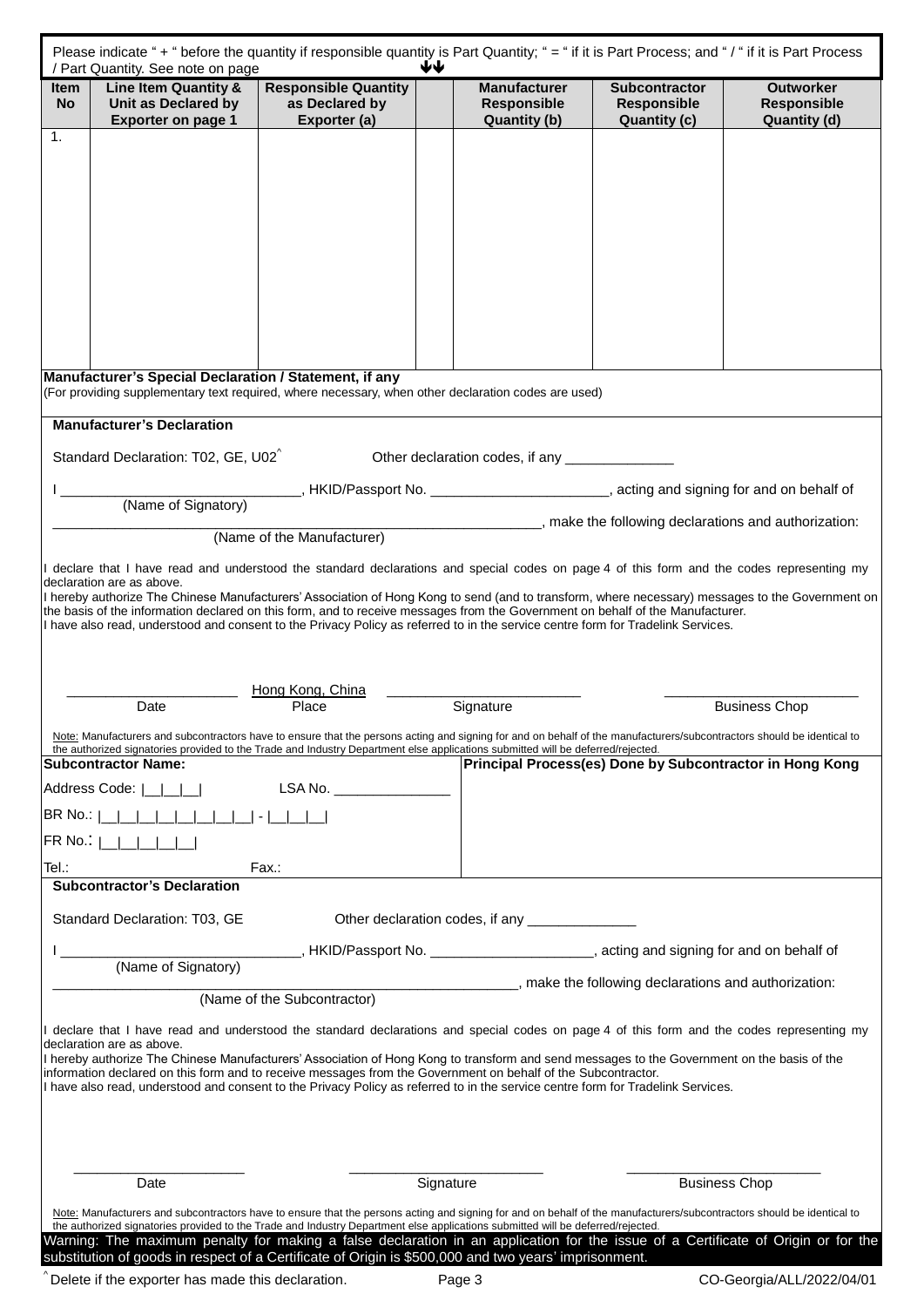# **CERTIFICATE OF HONG KONG ORIGIN – Georgia (CO(Georgia)) STANDARD DECLARATION CODE LIST** Code To be made by Description<br>GE Exporter Manufacturer & Lideclare the Exporter, Manufacturer & **Subcontractor** I declare that the goods described in this application comply with the rules of origin specified for those goods in the Hong Kong, China – Georgia Free Trade Agreement. T01 Exporter **Intereby declare that (1) I am duly authorized** by the exporter to make this declaration on its behalf; (2) all the information given herein has been checked by me on behalf of the exporter and is true; (3) the merchandise described in this application consists exclusively of the goods manufactured / processed / produced by the manufacturer / processor / producer / subcontractor described in the application and will be exported by the exporter in the manner described in this application; and (4) the exporter has not applied to any other Certificate Issuing Organization for a Certificate of Origin in respect of the consignment described in this application. The exporter also authorizes the Director-General of Trade and Industry or the Government Approved Certification Organization with which this application is filed to disclose all or any of the information provided herein to any third parties in Hong Kong or elsewhere. T02 Manufacturer Intereby declare that (1) I am duly authorized by the manufacturer to make this declaration on its behalf; (2) all the information given herein has been checked by me on behalf of the manufacturer and is true; (3) the goods which are fully and accurately described in this manufacturer declaration have been manufactured / processed / produced in the manufacturer's / subcontractor's premises or place in Hong Kong registered with Trade and Industry Department; (4) the principal processes done by the manufacturer / subcontractor declared in this manufacturer declaration have been carried out in the manufacturer's / subcontractor's premises or place in Hong Kong registered with Trade and Industry Department as represented by its / their address code(s) described in this declaration; and (5) the goods will be located in the address of goods available for inspection as described in this declaration for not less than 2 clear working days from the date of this manufacturer declaration. The manufacturer also authorizes the Director-General of Trade and Industry or the Government Approved Certification Organization with which this application is filed to disclose all or any of the information provided herein to any third parties in Hong Kong or elsewhere. M20 Manufacturer **I** declare that the regional value content of the goods declared in this application is calculated in accordance with Article 4 (Regional Value Content) of Chapter 3 (Rules of Origin) of the Hong Kong, China – Georgia Free Trade Agreement. The detailed calculation and all the supporting records are kept and will be made available for inspection for not less than three years. T03 Subcontractor I hereby declare that (1) I am duly authorized by the subcontractor to make this declaration on its behalf; (2) all the information given herein has been checked by me on behalf of the subcontractor and is true; and (3) the subcontractor has carried out the principal process(es) done by the subcontractor declared in this manufacturer declaration in its factory in Hong Kong registered with Trade and Industry Department as represented by its address code described in this declaration. The subcontractor also authorizes the Director-General of Trade and Industry or the Government Approved Certification Organization with which this application is filed to disclose all or any of the information provided herein to any third parties in Hong Kong or elsewhere. U02 Either Exporter / one of the Manufacturers For the purpose of completion of box 13 on CO(Georgia), I declare that the information provided for this application is correct, and that all the goods were produced in Hong Kong, China and that they comply with the origin requirements specified in the Hong Kong, China – Georgia Free Trade Agreement for the goods exported to Georgia. **EXPORTER'S SPECIAL REQUEST CODES SUPPORTING DOCUMENT CODES Code Description Code Description** 501 Request for an additional copy of the certificate. 205 Explanatory letter for Retrospective CO Application.

| 501             | Request for an additional copy of the certificate.                       | 205                                                                        | Explanatory letter for Retrospective CO Application.                                          |  |
|-----------------|--------------------------------------------------------------------------|----------------------------------------------------------------------------|-----------------------------------------------------------------------------------------------|--|
| 502             | Hiding information of consignee to be printed on the certificate.        | 206                                                                        | Explanatory letter for expeditious application.                                               |  |
| 503             | Request for endorsement on supporting documents such as                  | 207                                                                        | Explanatory letter (others).                                                                  |  |
|                 | commercial invoice.                                                      | 208                                                                        | Copy of buyer's order.                                                                        |  |
| 504             | Hiding information of Producer's name, address and country/place (if 209 |                                                                            | Copy of production order and records.                                                         |  |
|                 | known) and state "Available to the competent authority or authorised     |                                                                            |                                                                                               |  |
|                 | body upon request" on the certificate.                                   |                                                                            |                                                                                               |  |
|                 |                                                                          | 210                                                                        | Copy of buyer's shipment instructions.                                                        |  |
| Code            | <b>Description</b>                                                       | 211                                                                        | Copy of relevant documents from overseas customs.                                             |  |
| 101             | To meet unexpected change of tight shipment schedule.                    | 212                                                                        | Copy of Letter of Credit (L/C).                                                               |  |
| 102             | To meet urgent request of the overseas buyer for advanced                | 213                                                                        | Copy of invoice.                                                                              |  |
|                 | delivery of goods.                                                       | 214                                                                        | Copy of shipping document: e.g. bill of lading / air waybill.                                 |  |
| 103             | To send samples urgently required by overseas buyers.                    | 215                                                                        | Copy of packing list.                                                                         |  |
| 104             | To facilitate clearance of consignments held up by overseas              | 216                                                                        | Relevant copy of Certificate of Origin.                                                       |  |
|                 | customs.                                                                 | 217                                                                        | Copy of Export Licence (EL) and/or other trade documents.                                     |  |
| 105             | Application being deferred for one or more times.                        | 219                                                                        | Copy of authorisation letter from registered brand name / trademark holder.                   |  |
| 106             | Deferred for amendment after production / consignment                    | 220                                                                        | Copy of authorisation letter from copyright holder.                                           |  |
|                 | check by C&ED.                                                           | HD <sub>3</sub>                                                            | Others.                                                                                       |  |
| 107             | This is a retrospective application.                                     | <b>NOTE:</b>                                                               |                                                                                               |  |
| 110             | To meet the terms of Letter of Credit (L/C).                             |                                                                            | Part Process, (a) = (b) = (c) = (d), value of the indicator should be $=$                     |  |
| HD <sub>3</sub> | Others.                                                                  | Part Quantity, (a) = (b) + (c) + (d), value of the indicator should be '+' |                                                                                               |  |
|                 |                                                                          |                                                                            | When $(b) + (c) + (d)$ do not add up or each is not equivalent to (a), value of the indicator |  |
|                 |                                                                          | should be '/'                                                              |                                                                                               |  |
|                 |                                                                          |                                                                            |                                                                                               |  |

# **RULES OF ORIGIN CRITERION**

# **Code Description**

WO The good of this line item is wholly obtained or produced in a Party in accordance with Article 3 (Goods Wholly Obtained) of Chapter 3 (Rules of Origin) of the Hong Kong, China – Georgia Free Trade Agreement.

WP The good of this line item is produced in a Party exclusively from originating materials in accordance with the Hong Kong, China - Georgia Free Trade Agreement.

RVC The good of this line item is produced from non-originating materials in a Party, provided that the good conforms to a regional value content of no less than 40%, as<br>calculated in accordance with Article 4 (Regional Va PSR The good of this line item is produced from non-originating materials in a Party, provided that the good complies with the applicable product specific rules of origin

specified in Annex 3-1 (Product Specific Rules of Origin) of Chapter 3 (Rules of Origin) of the Hong Kong, China – Georgia Free Trade Agreement.